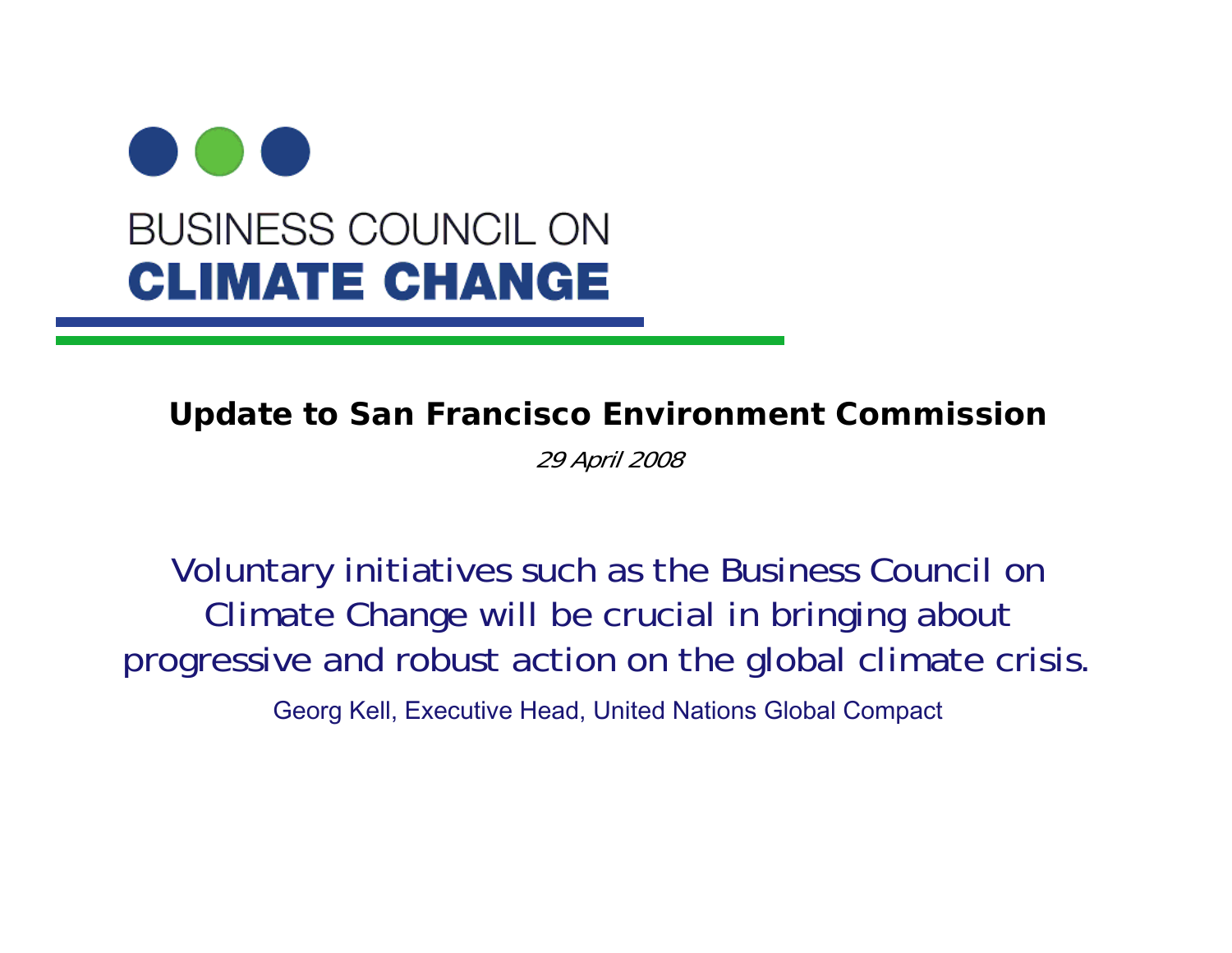## **BC3 Is Rooted in The UN Global Compact Principles on Environment**





Framework for businesses to operate with principles of corporate social responsibility.



Promote projects that encourage collaboration between local **government,** local **businesses,** and **civil society**. Create models that can be replicated around the world.



Mayor Newsom signed the UN Global Compact in June of 2005 on World Environment Day, committing the City of San Francisco to participate in the Citites Programme.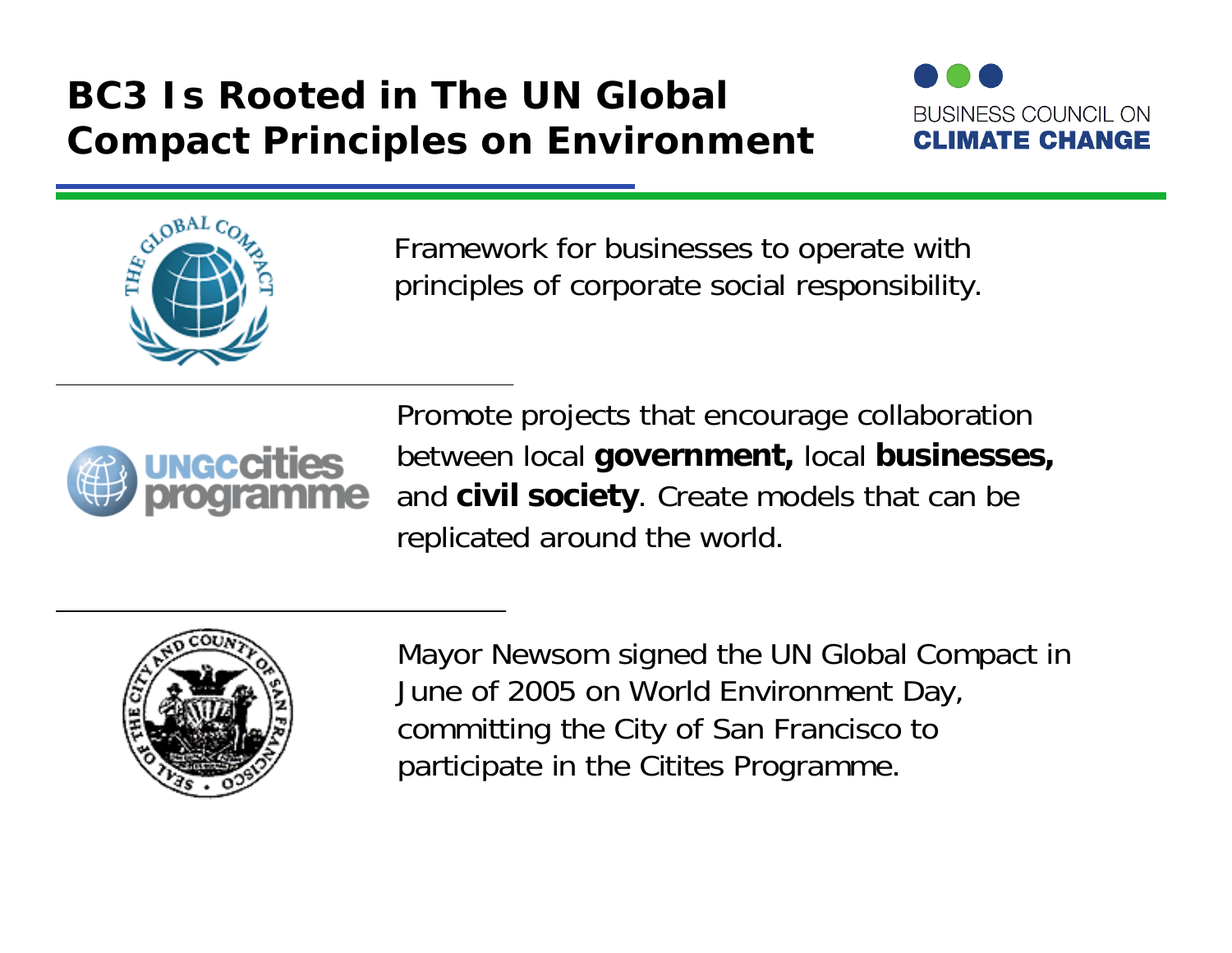## **San Francisco's Cities Programme Project Has Three Co-sponsors**





# **SF** Environment

## Our home. Our city. Our planet.

A Department of the City and County of San Francisco



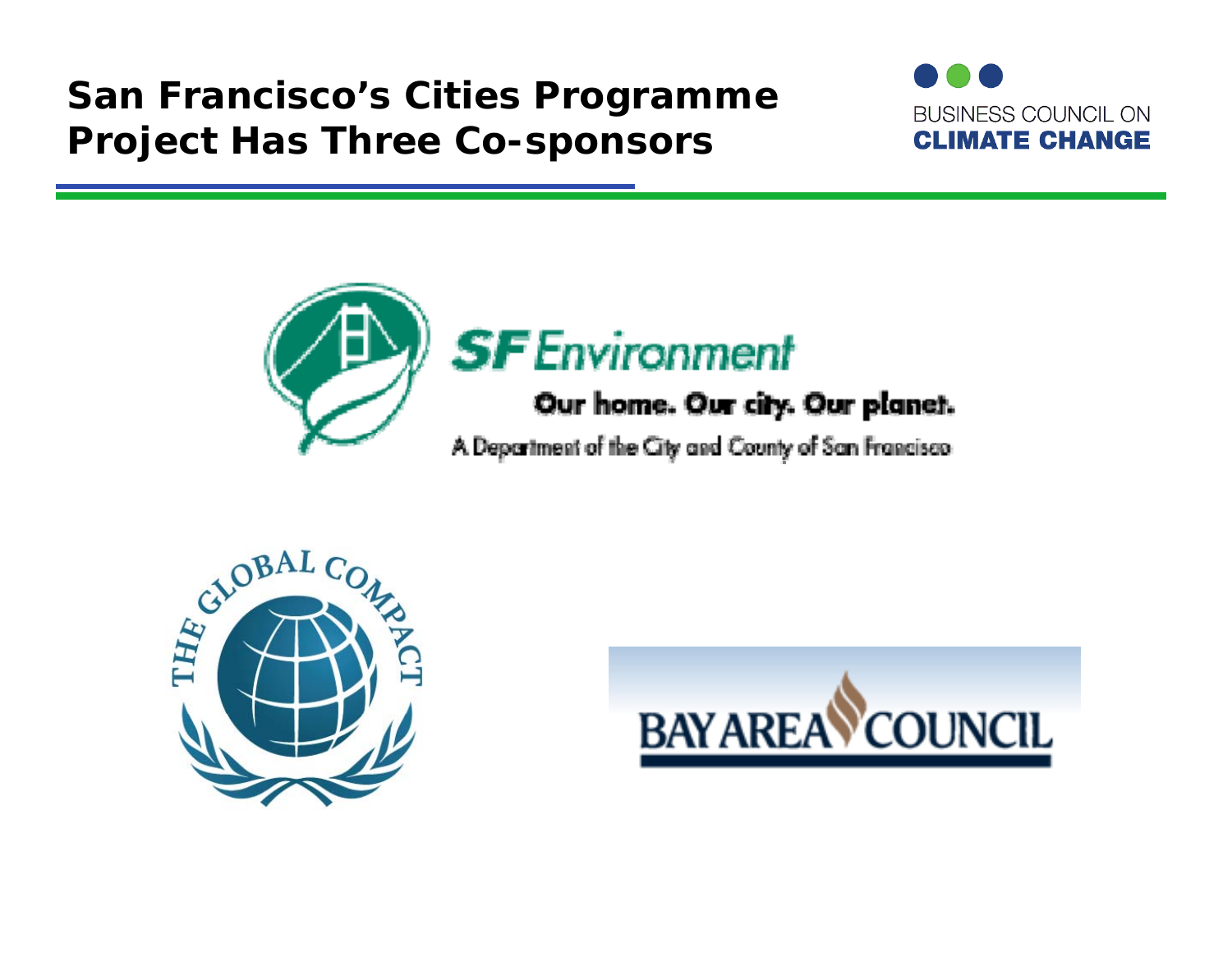## **BC3 is One Initiative That Aims to Implement Climate Action Plan**



#### **Why Climate Change?**

• BC3 can help implement goals in San Francisco's Climate Action Plan

#### **Why Businesses?**

- Commercial sector accounts for a ~40 percent of total SF GHG emissions.
- Co-sponsors saw an opportunity to collaborate with local businesses help reduce commercial emissions.

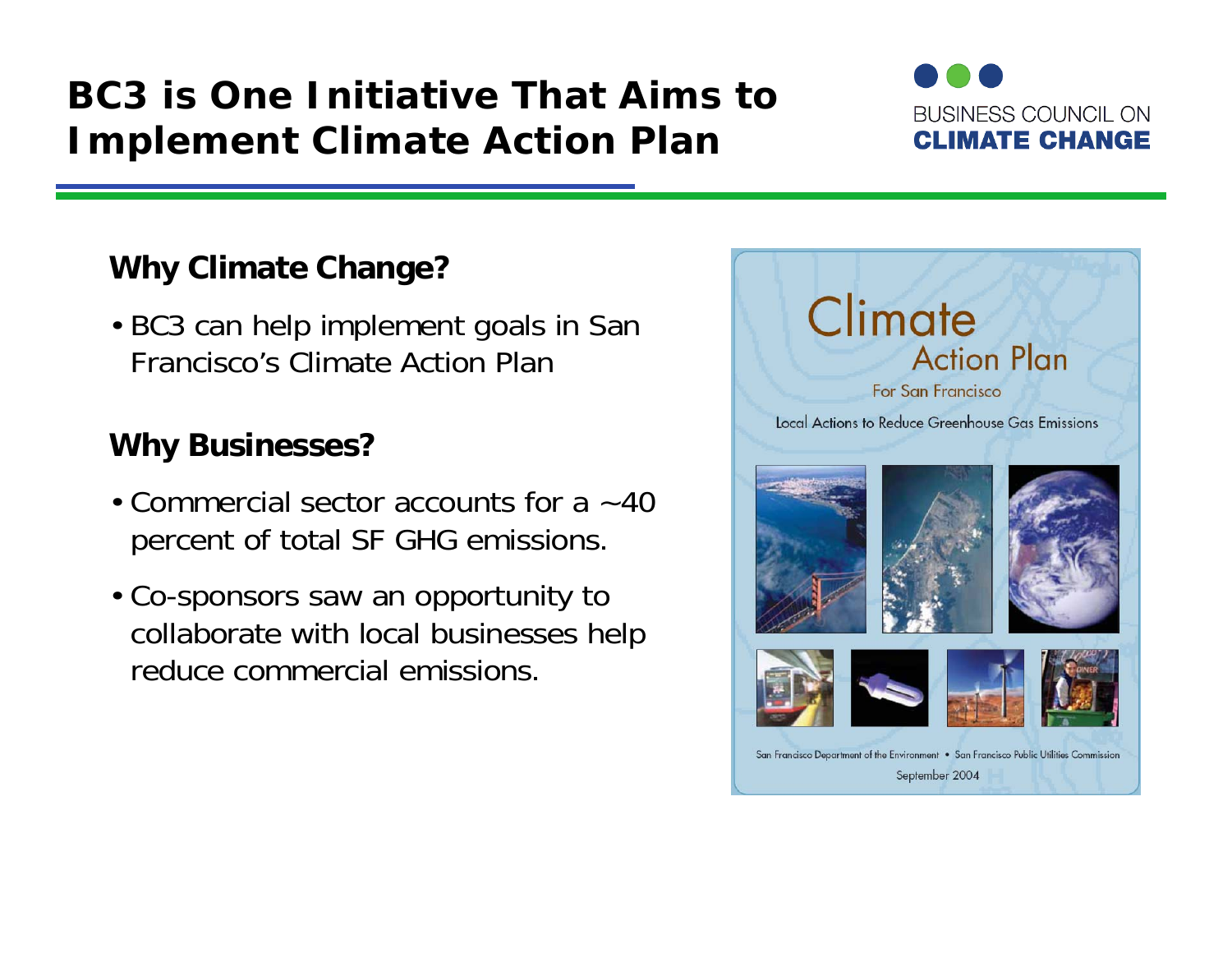## **BC3 is Based around Principles on Climate Leadership**





#### **Principle 1: Internal Implementation**

We acknowledge our responsibility to reduce our impact on climate change and adopt practices within our company's operations to reduce our greenhouse gas emissions and contribute to a climatefriendly San Francisco Bay Area economy.



#### **Principle 2: Community Leaders**

We will be active leaders in the San Francisco Bay Area Community to help combat climate change.



#### **Principle 3: Advocacy and Dialogue**

We will advocate and dialogue with policymakers to develop the best business solution through, for example, supporting the Bay Area Council's advocacy platform on climate change.



#### **Principle 4: Collective Action**

Through the BC3, we will collaborate and share best practices with other participating San Francisco Bay Area companies to help solve the problem of climate change.



#### **Principle 5: Transparency and Disclosure**

We will each report regularly on our activities and progress towards reducing our climate footprint.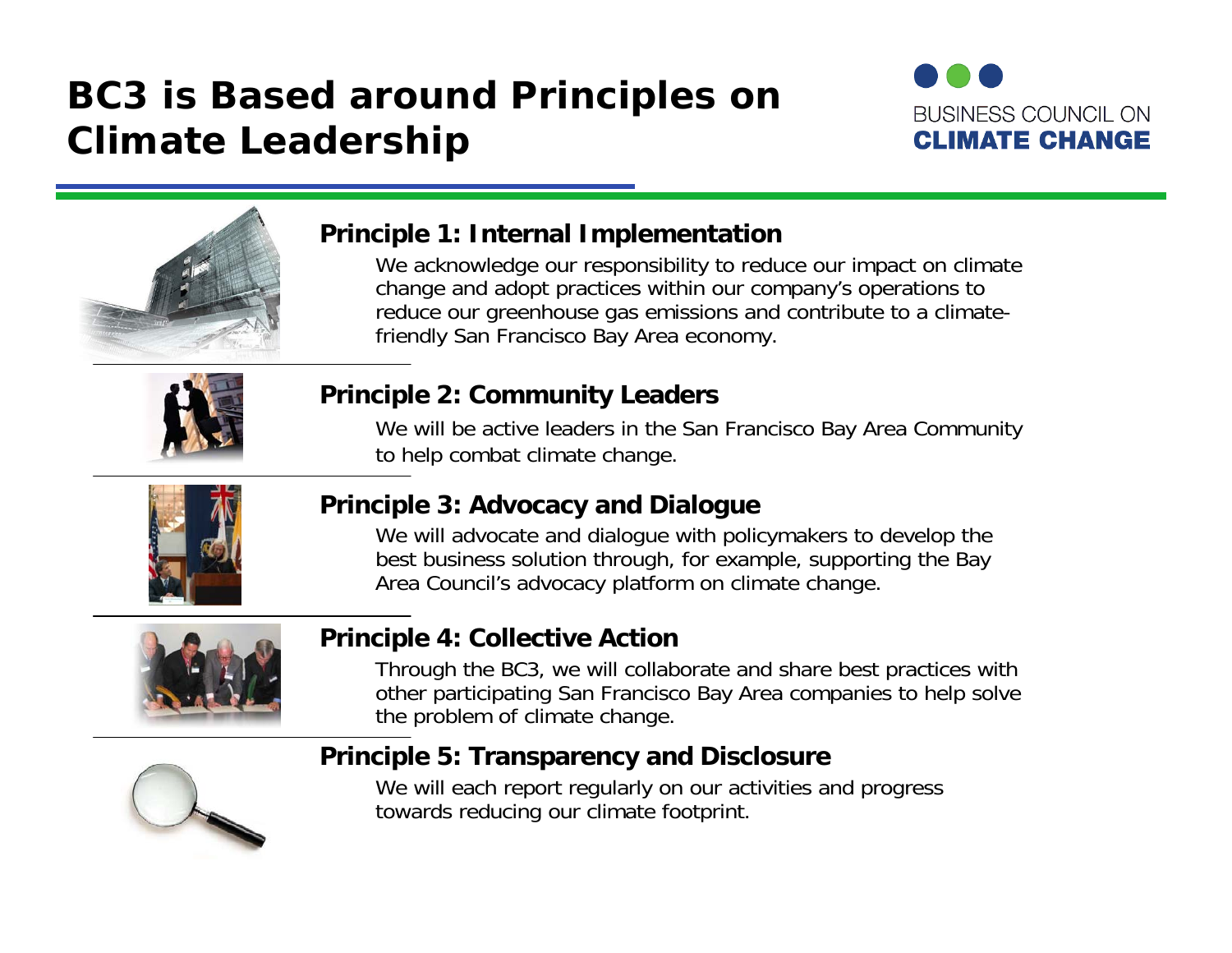## **SF Environment Programs Promoted Through BC3**



The BC3 compliments the following San Francisco Department of the Environment Programs

- $\bullet$ Clean Air Transportation
- •Zero Waste
- $\bullet$ Energy Demand Management
- •Green Business Programs
- •Energy Watch
- •Green Building





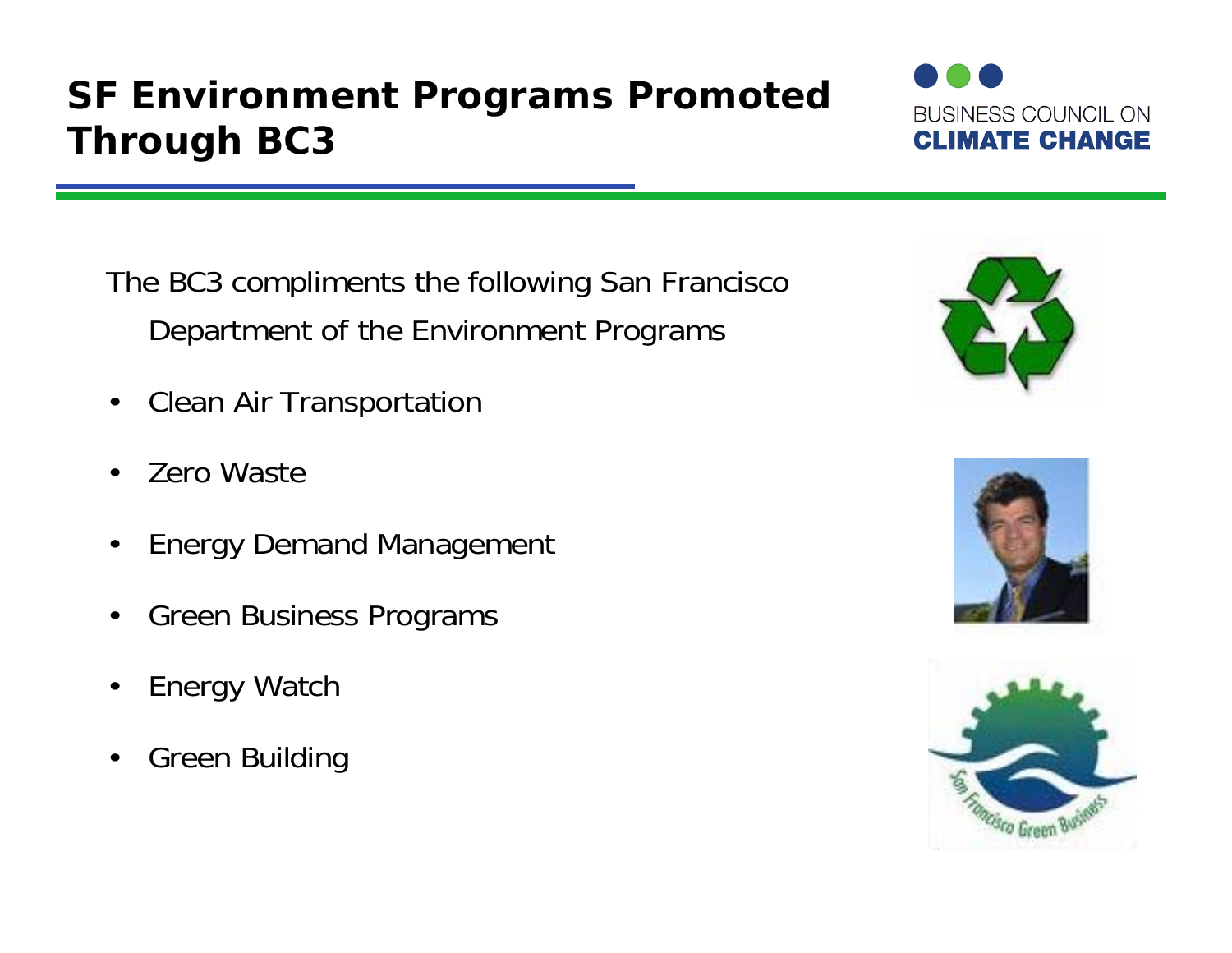## **Overview of BC3 Members**

**BUSINESS COUNCIL ON CLIMATE CHANGE** 

- $\bullet$  BC3 has 79 member companies
	- 49 businesses are located in San Francisco
	- Remaining 30 businesses are located throughout Bay Area
- $\bullet$  Range of industries
	- Retail, construction, consulting, lodging …
- $\bullet$  Vary in size from less than ten employees to hundreds of thousands of employees.
- Various stages on their journey to reduce their GHG emissions.

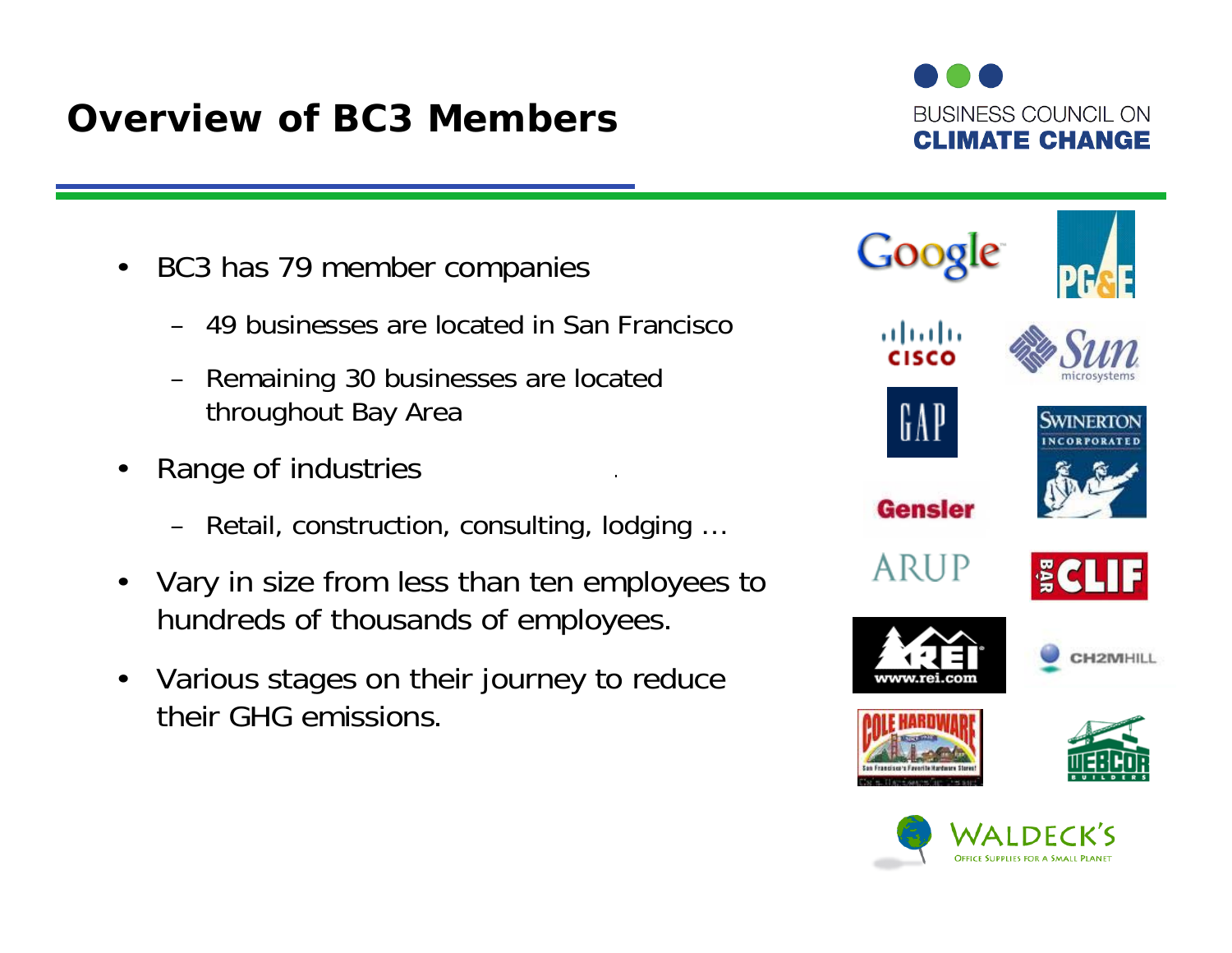#### **BC3 Member Companies Updated 4/29/2008**



1776 Media Network The State of Farella Braun + Martel LLP PG&E Exceptional People, Inc. The Pankow Builders Compound, Equipment Pankow Builders Zen Compound, LLC

3 Phases Energy Services, LLC Food from the Parks Plan-It Hardware Accenture **Gap Inc.** Gap Inc. **Ponderosa Homes, Inc.** Ponderosa Homes, Inc. AccessFlow Gensler Genser Constanting Recreational Equipment Inc. Advanced Environmental Google Google Schwartz Communications, Inc. Agile Waves **Green Harvest Technologies** Shaklee Corporation ARUP **Green Impact** Green Construction Sherwood Design Engineers Bite Communications The Green Squared Consulting The Communications Solutions Block Data Systems, LLC. The Greenplum Sun Microsystems Sun Microsystems Blue Green Pacific, Inc. The GreenWeb, Inc. Sustainable Energy Partners, LLC Blue Shield of California **Hallisey and Johnson** Sustainable Spaces Inc. Brown Bear Events **Exercise Exercise Server A HMR USA Inc.** Swinerton Incorporated Catering by SMG **HOK** HOK Tetra Tech EM, Inc. CH2M HILL, Inc. The Communication Group Cisco Systems Immaculate Cleaning Service, LLC Toyota Motor Sales Clif Bar Inc. **Insight Direct, Inc.** Inc. The Universal Paragon Corp. Cole Hardware **Inspiring Green Leadership** Vetrazzo CSR Ware **Kwan Henmi Architecture/Planning, Inc.** W Hotel San Francisco David Baker + Partners, Architects LFR, Inc. Waldeck's Echelon Corporation **Mixt Greens** Mixt Greens Webcor Builders EcoAdvantage Network **Natural Logic, Inc.** Network Mendel, Rosen, Black & Dean, LLP Energy Alternative Solutions, Inc. New Resource Bank Nilks and Topper, Inc. EnerNOC, Inc. **EnerNOC, Inc.** organicARCHITECT William McDonough + Partners

BCCI Construction Company Green Key Real Estate SMWM Architecture Interiors Planning + Urban Design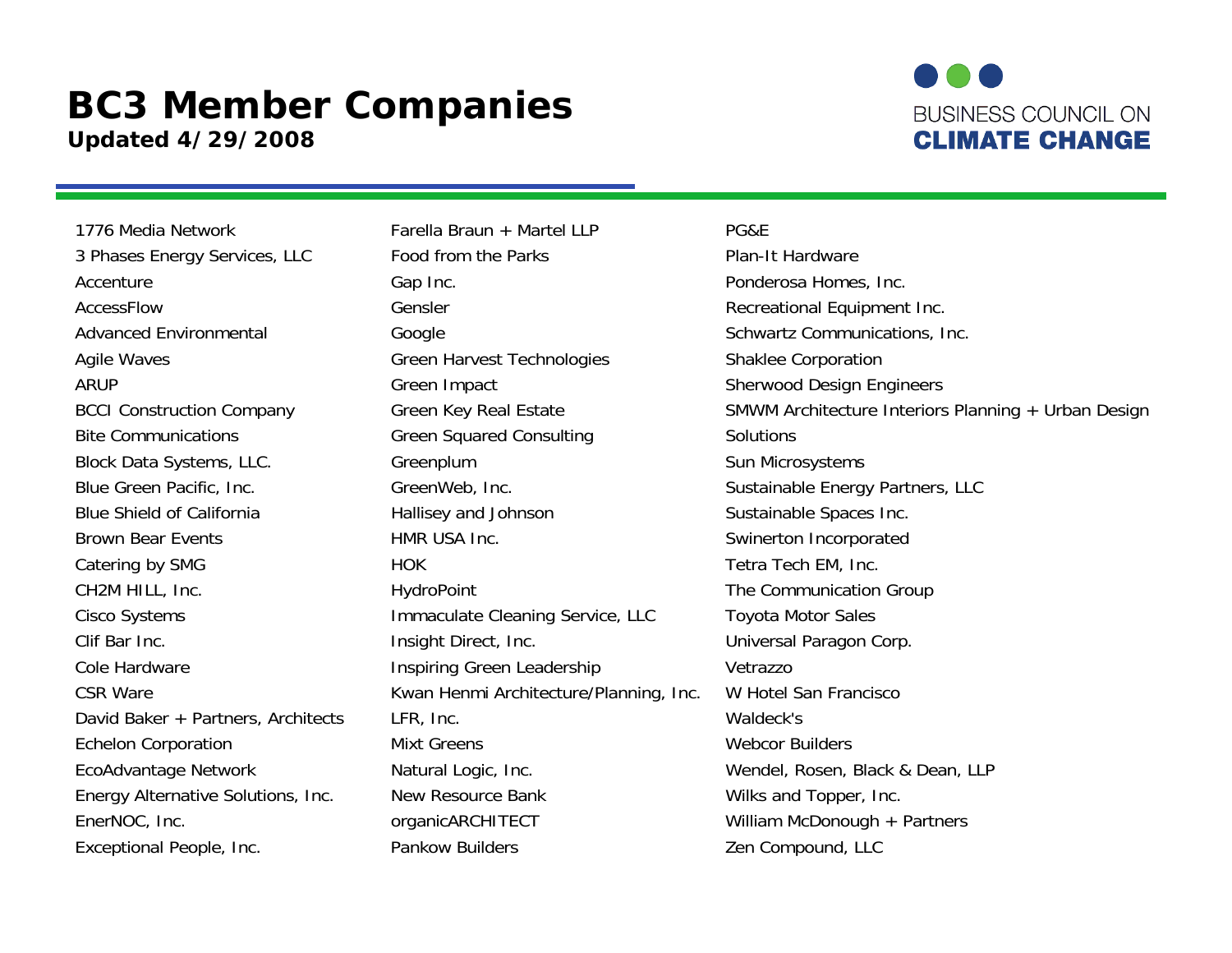**Role of Partner Organizations**



- • Partners are organizations that are not businesses (NGOs or nonprofits) that are therefore not eligible to be BC3 members.
- $\bullet$  Partners role is to provide resources to assist BC3 members in reducing their emissions.



#### **BC3 Partners**

Bay Area Alliance for Sustainable Communities BOMACommittee on Jobs

David Brower Center

Dominican University Green MBA

North Bay Leadership Council Presidio School of Management SPURStopwaste.org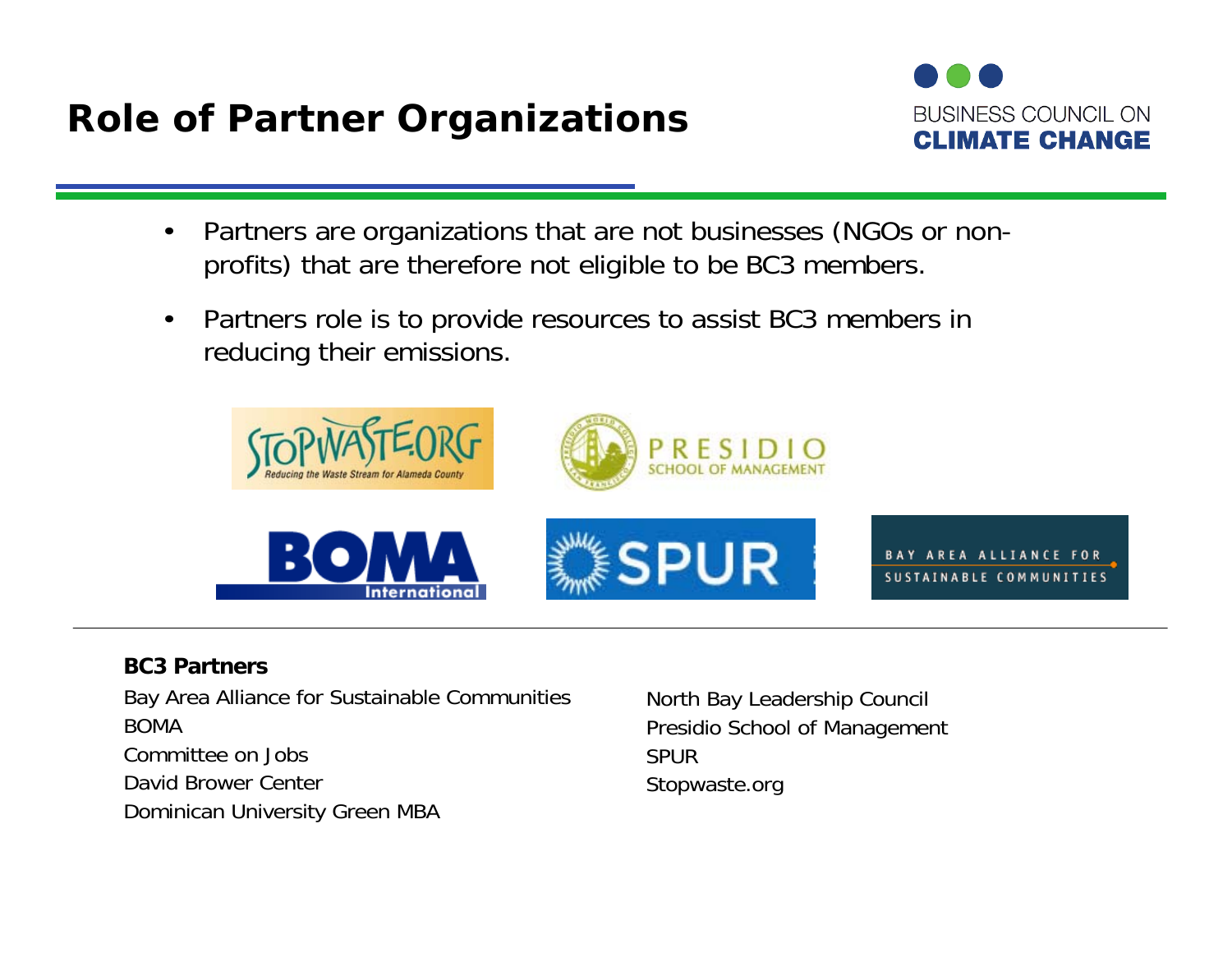## **BC3 Organizational Structure**



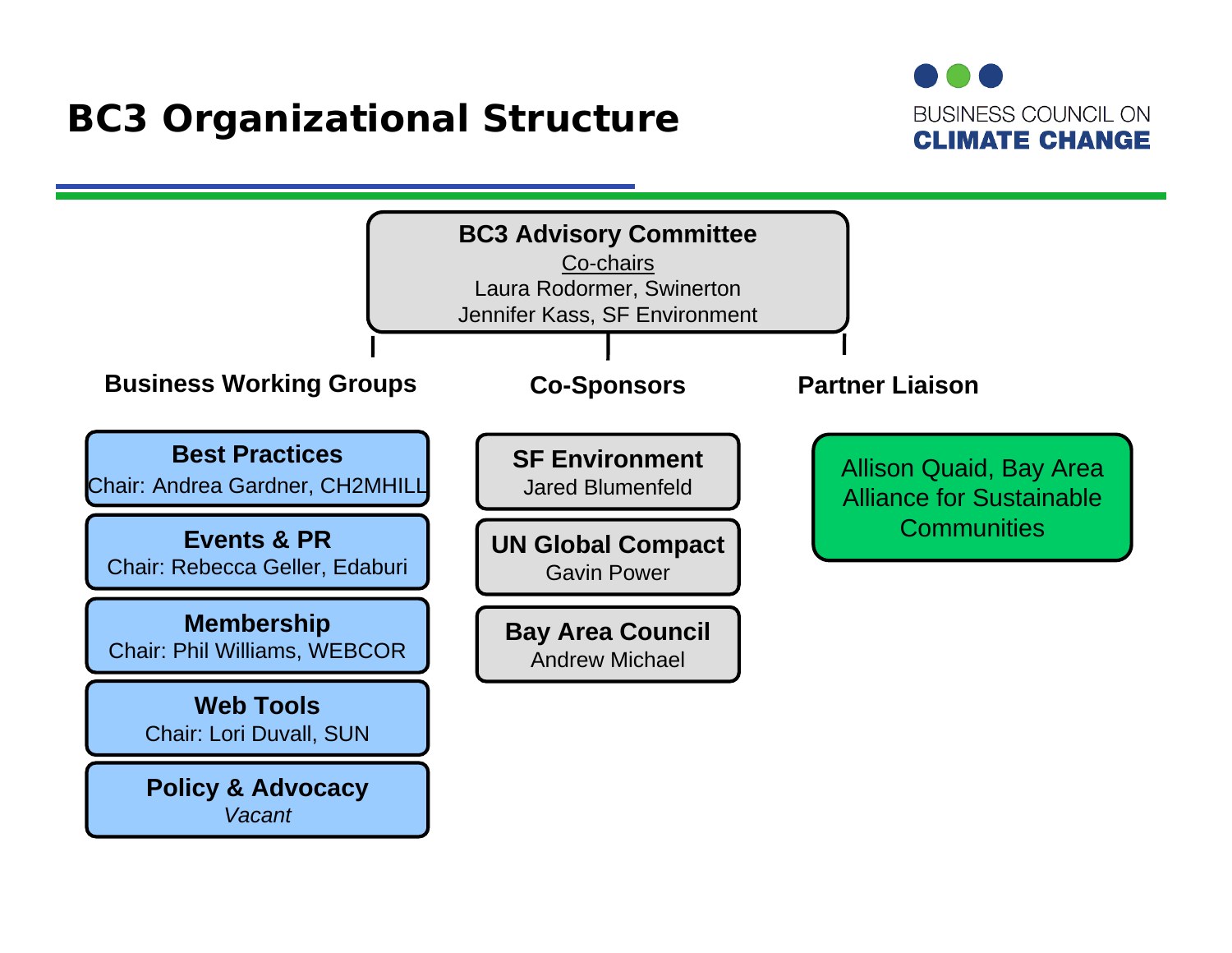## **BC3 Financial Structure**



- $\bullet$ Funding comes from voluntary annual membership dues
- $\bullet$  BC3 is a 501 (c)(3) non-profit organization, so all donations are tax deductible
- $\bullet$ BC3 has a fiscal sponsor that manages all transactions
- $\bullet$ Goal is to create self-sustaining independent initiative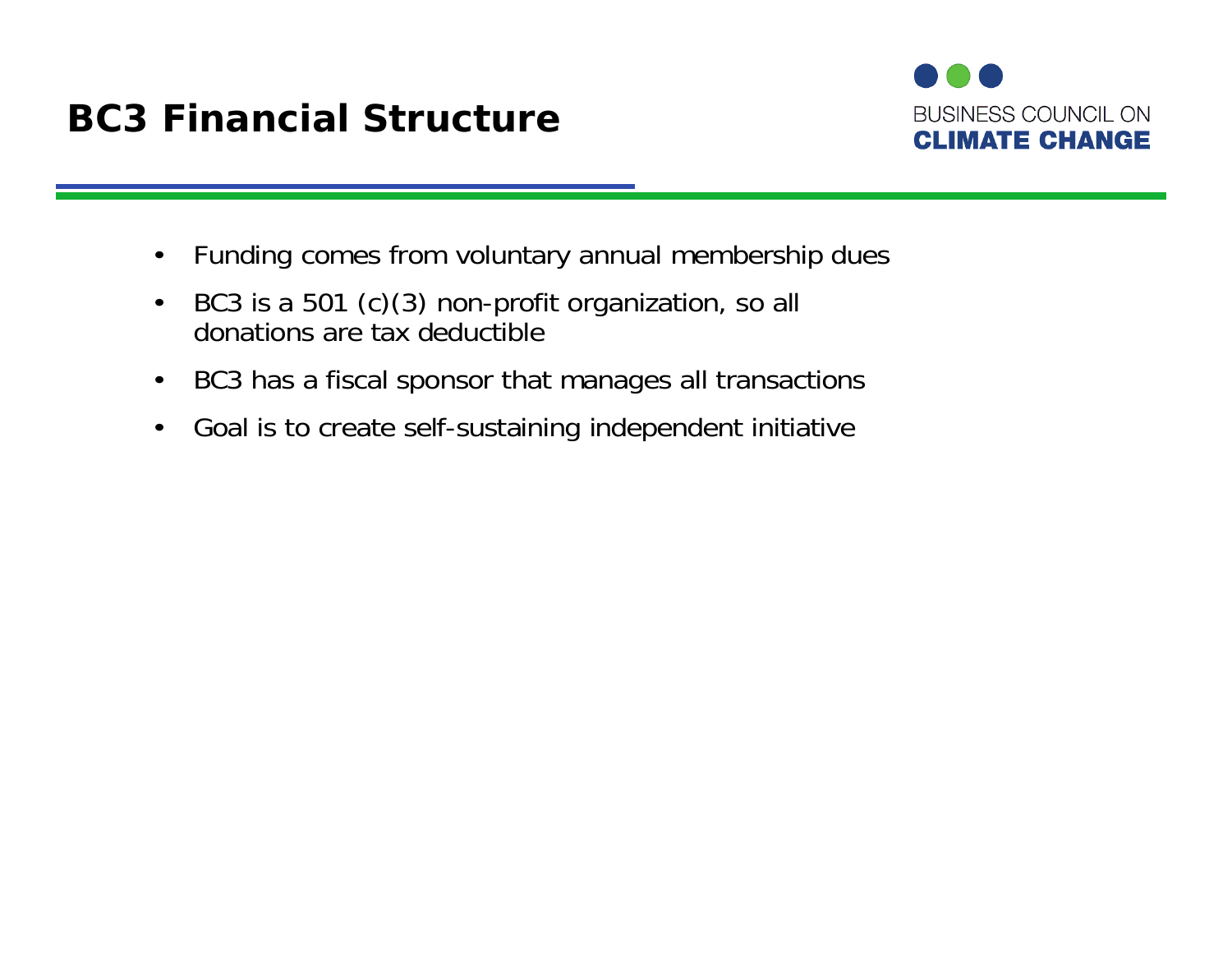## **BC3 Just Launched New Website**



- www.bc3sfbay.org
- BC3 Website is an in kind contribution from Sun **Microsystems**
- Will offer a members only section and will integrate carbon calculator tools from openeco.org



The Bay Area is fortunate to have a visionary business community that is willing to get out in front of a daunting issue like global warming.

Gavin Newsom, Mayor of San

Francisco

#### The Business Council on Climate Change (BC3)

The Business Council on Climate Change (BC3) is a partnership of San Francisco Bay Area businesses committed to reducing their green house gas emissions. As a member-driven organization, BC3 companies of all sizes are actively committed to implementing our "5 Principles on Climate Leadership."

BC3 members collaborate to share ideas and real-world case studies, identify valuable tools, participate in educational forums, and establish best practices. As a result, BC3 members demonstrate leadership, as well as drive economic growth, environmental sustainability and social well-being in our community. BC3 has a growing membership of over 70 companies

#### Join us!

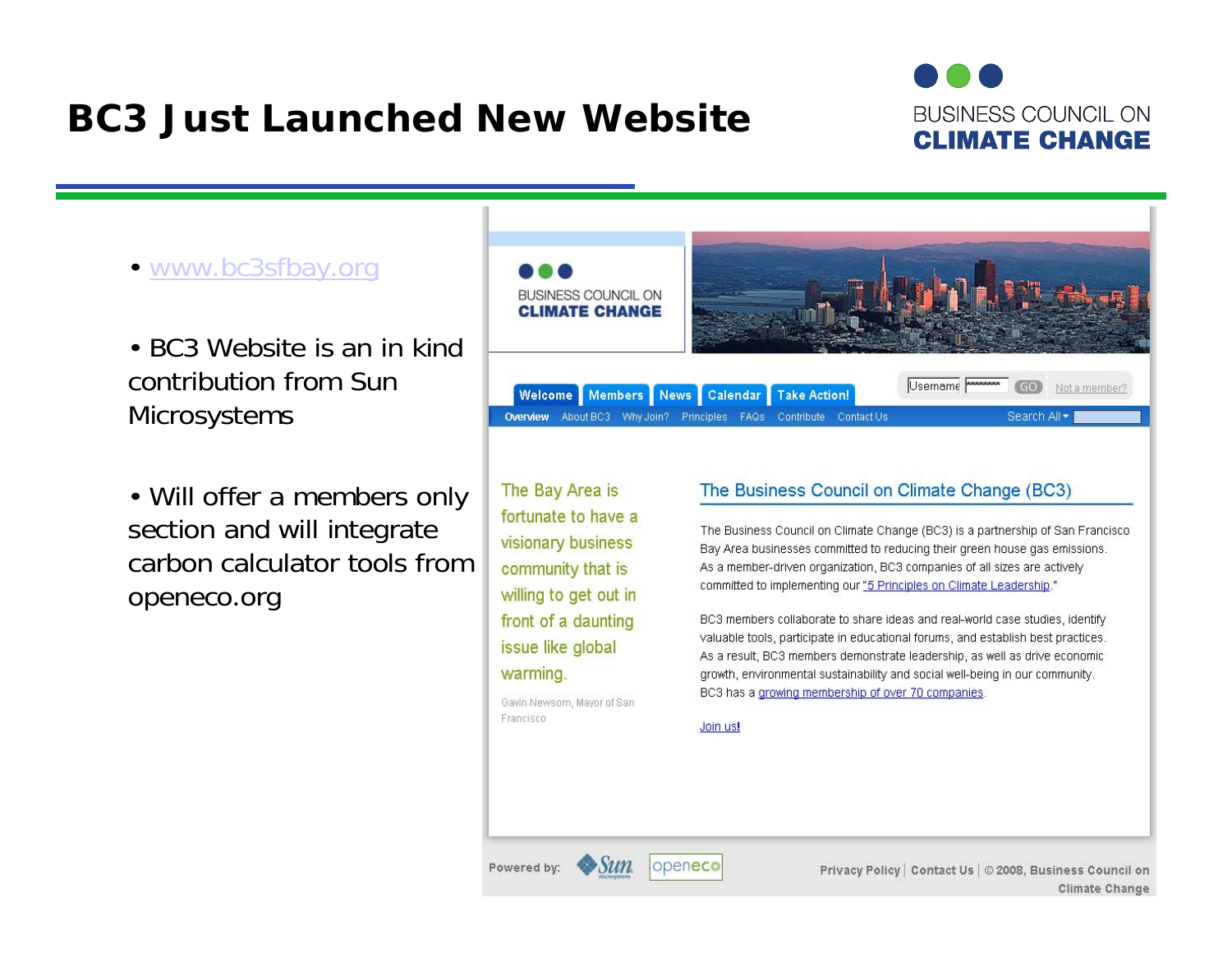

#### **Transportation Fair**

CO-SPONSORS: 511.org, SF Environment, Bay Area Air Quality Management District, SF Transportation Authority, BC3 DATE: April 30, 2008

### **Sustainability in Your Company: How to Do It**

CO-SPONSORS: Stopwaste.org, BC3 DATE: May 9, 2008

#### **All Member Meeting**

DATE: May 13, 2008 TOPIC: Transparency & Disclosure

### **BC3 Networking Event**

DATE: May 21, 2008